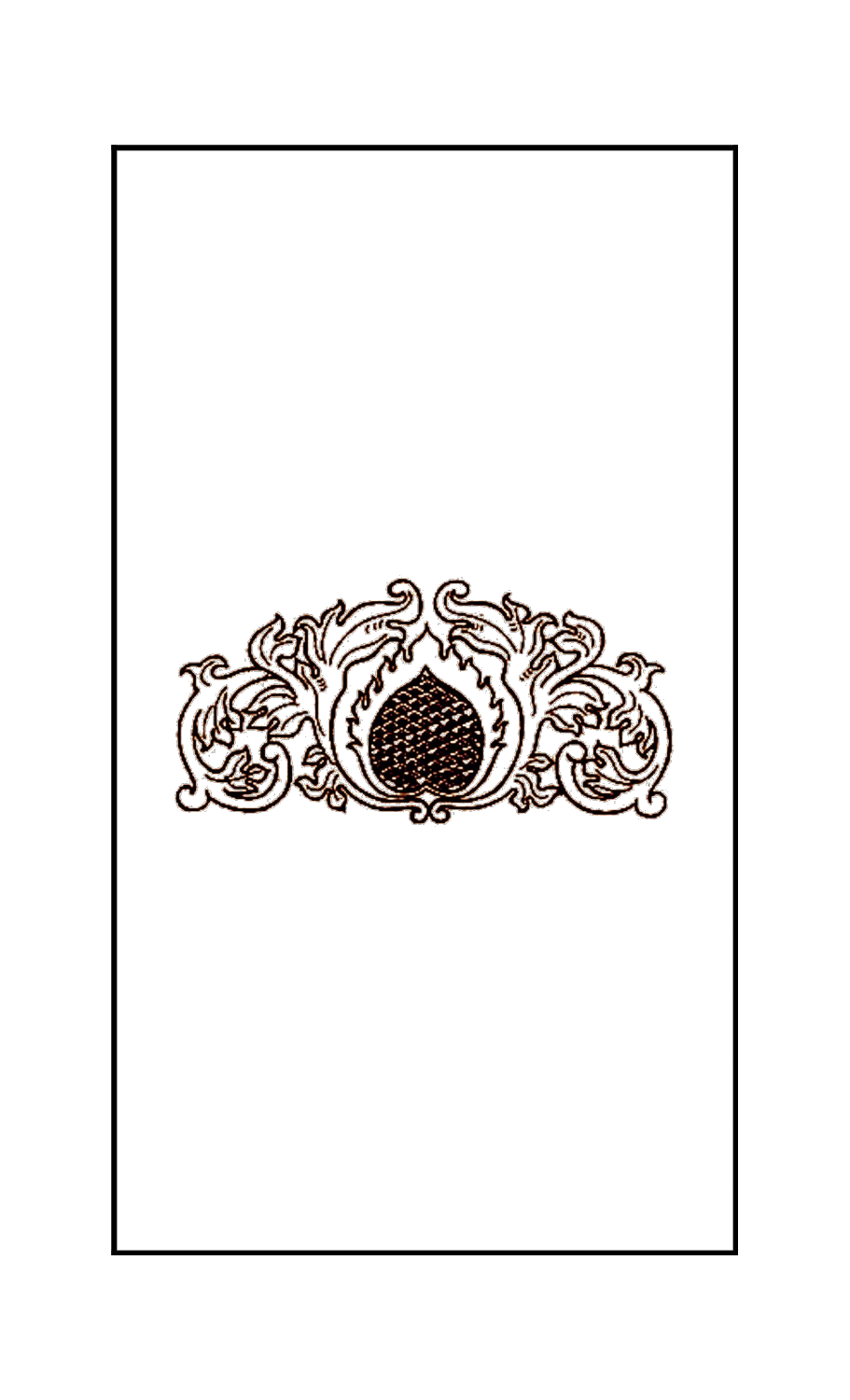# **Kanchana À la Carte Menu**

## **Appetizers**

#### **Smokies Duo**

Home Smoked Duo of Ocean Fish with Creamy Leafy Salad, Tamarind Coulis & Peach Salsa Rs. 1650.00

#### **Honey Topped Chicken & Cheddar Cheese**

Honey Mustard Topped Baked Chicken Breast with Cheddar Cheese, Semi Dried Fruits, Roasted Nuts, Green Bush, Orange Marmalade & Balsamic Dressing Rs. 1570.00

#### **Prawns With Apple**

Grilled Jumbo Prawns with Caramelized Apple Confit, Green Bush, Roasted Garlic Oil & Drizzle of Lemon Vodka Rs. 1790.00

## **Farmers Choice**

Ecstasy of Garden Vegetables in Crispy Whole Meal Bread Shell with Caesar Dressing & Whole Baked Garlic Rs. 1380.00

## **Selection Of Soups**

#### **Seafood Hot Pot**

Combination of Prawns, Calamari, Crab & Sea scallop in Light Seafood Velouté Rs. 1380.00

#### **Roma Tomato Carnival**

Classic Tomato Soup Served with Ricotta Pesto Ravioli Rs. 970.00

#### **Vegetable Hot Pot**

Selection of Chunk Vegetables in Flavoured Vegetable Broth with Garlic Cheese Toast Rs. 950.00

#### **Green Chicken Soup**

Spicy Green Chicken Soup Enriched with Green Vegetables & Coconut Milk Rs. 1000.00 All above rates are inclusive of service charge and taxes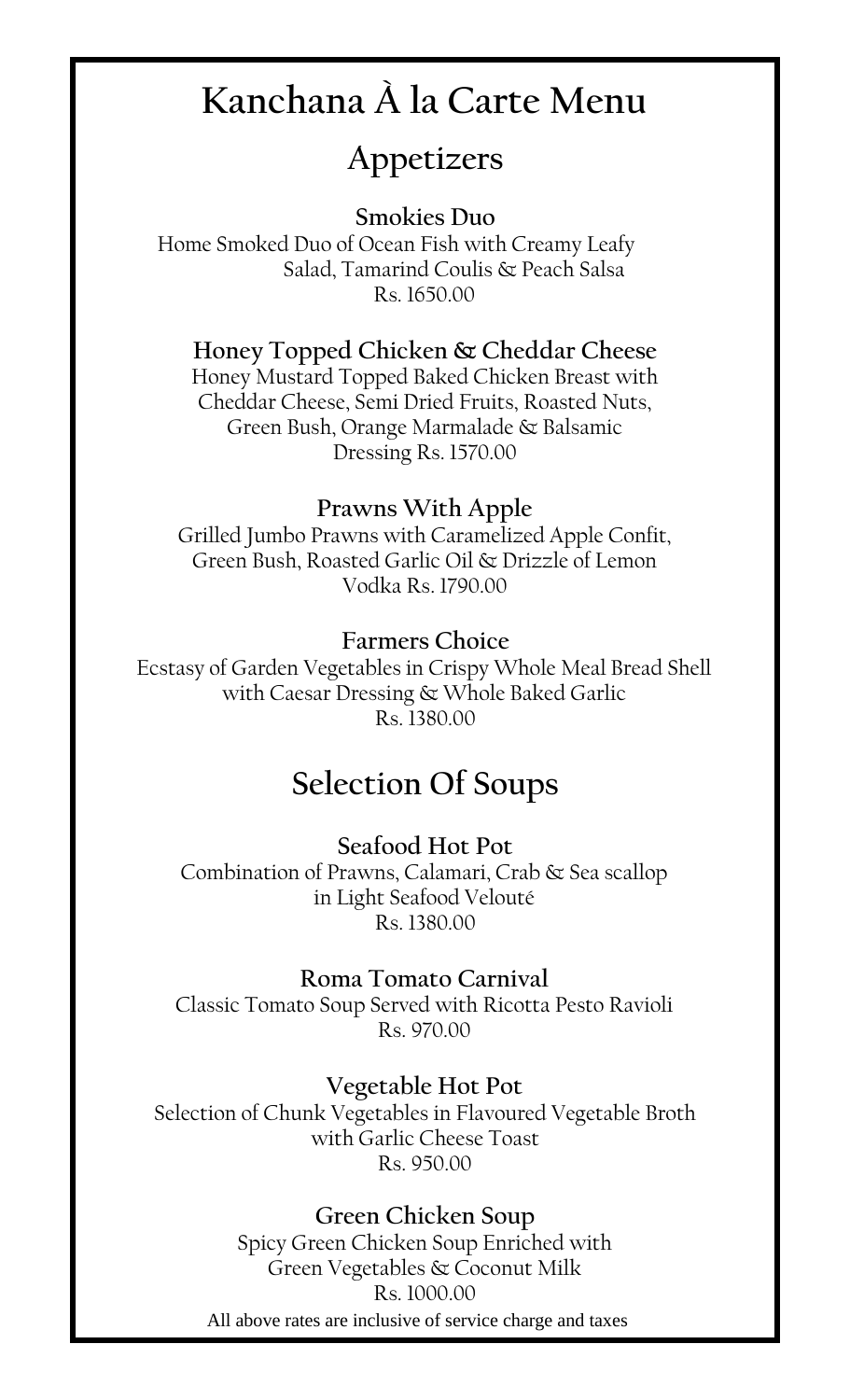## **Foundation**

**Grilled Beef Mignon**

Grilled Beef Mignon with Brie & Leek Mash, Grilled Apple, Assorted Vegetables & Red Wine Jus Rs. 2520.00

### **Pork Mystery**

Grilled Honey & Mustard Topped Pork Chops, Grilled Pork Lingus, Served with Garlic Mashed Potatoes, Sauerkraut, Mustard Emulsion & Barbecue Sauce Rs. 2650.00

## **Chicken Combo**

Herb & Nut Crusted Baked Chicken Breast, Grilled Chicken Bockwurst with Glazed Butter Veggies, Garlic Mashed Potatoes, Creamy Mushroom Sauce & Barbecue Sauce Rs. 2400.00

#### **Arabian Supreme**

Grilled Lamb Kofta, Roast Potato Wedges, Vegetable Salona with Minted Tomato Jus Rs. 2500.00

#### **Classical Touch**

Country Beef Pie Accompanied with Garlic Mashed Potatoes, Glazed Butter Veggies & Brown Onion Gravy Rs. 2400.00

## **Kandalama Style Seer**

Grilled Spiced Darné of Seer Fish Complemented with Saffron Rice, Tempered Veggies & Coconut Curry Cream Rs. 2260.00

### **Sizzling Seafood Platter**

Grilled Mullet, King Prawns,Calamari with Glazed Vegetables, Saffron Rice, Garlic Cummin Cream & Roasted Garlic Oil Rs. 3520.00

**Lobster Carnival** Your Choice of Lobster Grilled, Baked or Thermidor Rs. 4400.00

#### **Jumbo Prawns On Line**

Chilli Spiced Jumbo Prawns, Steamed Rice, Stir Fried Vegetables, Devilled Sauce & Hot Garlic Oil Rs. 2650.00

All above rates are inclusive of service charge and taxes